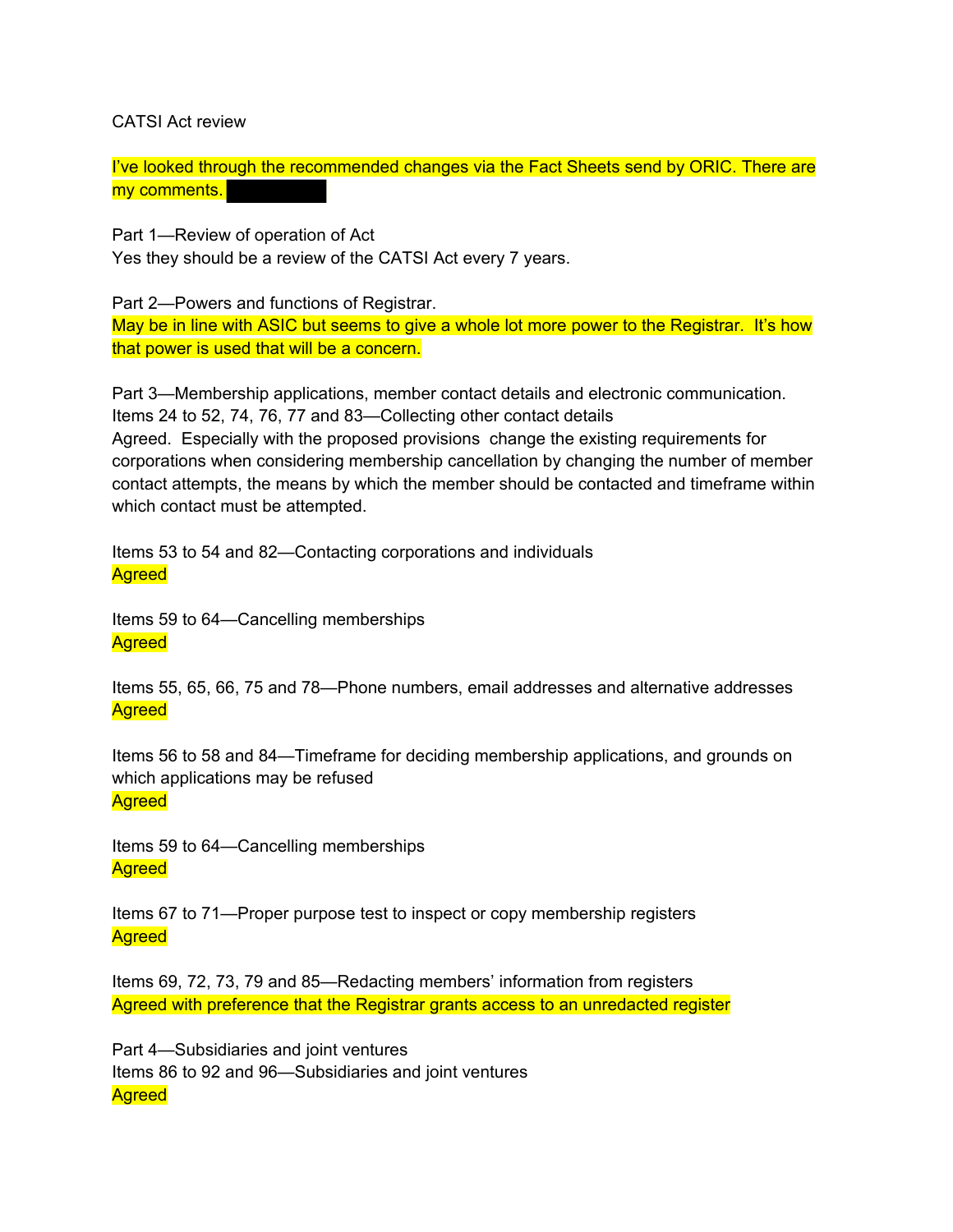Items 93 to 95—Two-member corporations **Agreed** 

Part 5—Classification of corporations **Agreed** 

Part 6—Meetings and reports Items 100 and 110 to 113—AGMs for small corporations **Agreed** 

Item 101 and 103 to 105—Holding meetings virtually **Agreed** 

Item 102—Changing meeting details **Agreed** 

Items 102, 122 and 124—Cancelling meetings **Agreed** 

Items 106 to 109 and 114 to 120—Automatic time extension for AGMs and to lodge reports **Agreed** 

Item 121—Laying reports before an AGM **Agreed** 

Part 7—Constitutions Item 125 – Replaceable rules **Agreed** 

Item 127 – Registrar approval of changes to rule books **Agreed** 

## Part 8

I'm not sure if this is needed. It seems that ORIC is giving itself a whole lot of power to intervene or investigate. Surely the remuneration of any executive is personal between the Board and the person/s

could you or comment on Part 8

## Part 8—Officers of corporations

The final report made a number of recommendations around changes to provide better transparency for members, and greater accountability for officers of corporations. These included making remuneration more visible and providing members with more information about who is in control of their corporation.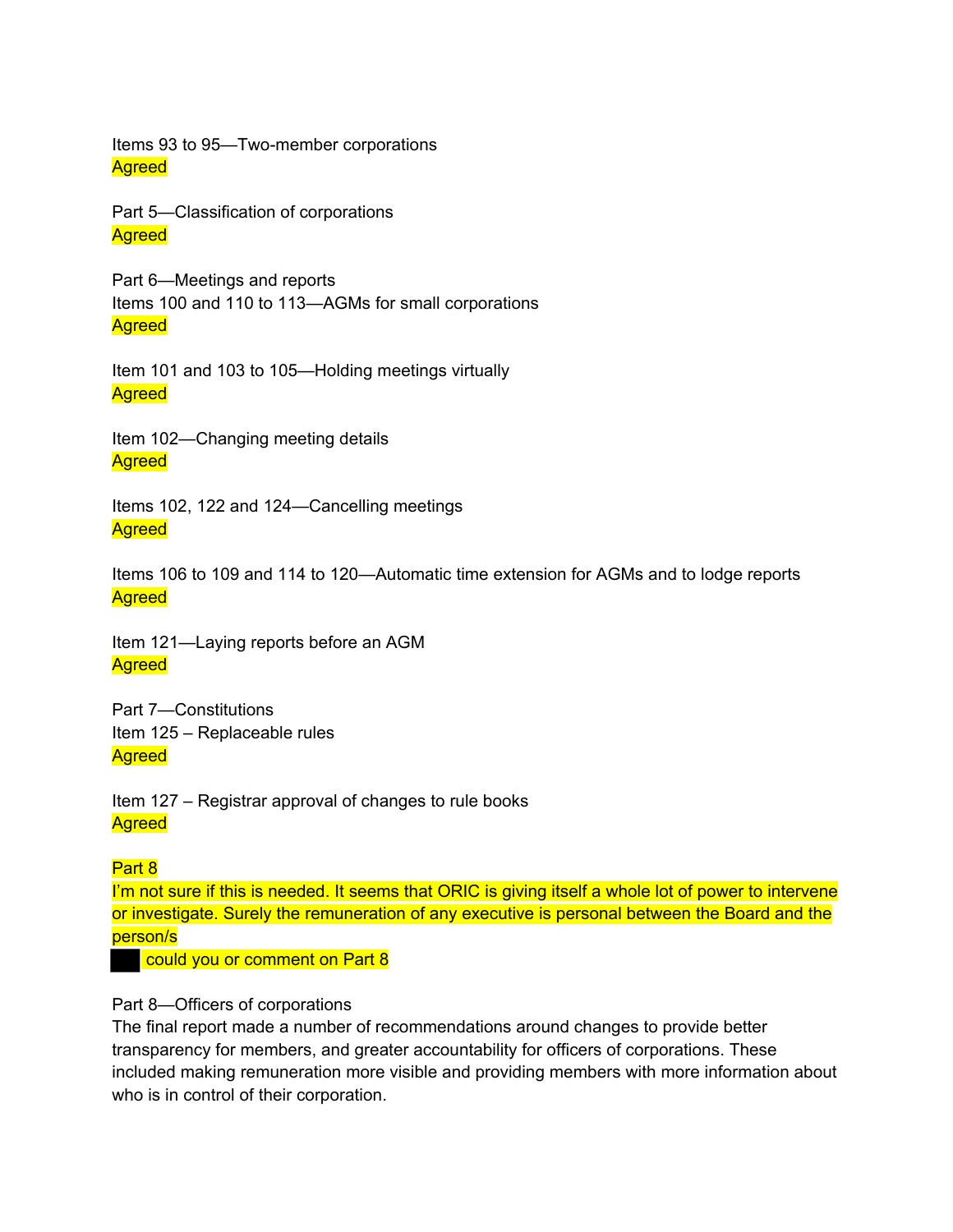Items 128 to147 and 159 to163—Information regarding CEO and CFO Function Recommendation 37 of the CATSI Act Review final report states:

It is recommended the CATSI Act be amended to require CATSI corporations to notify ORIC within 28 days of a change in Chief Executive Officer, Chief Financial Officer and Chief Operating Officer.

Recommendation 37 is being taken forward in a different way to what was proposed but with the same intent.

After much consultation and consideration it was agreed that while most CATSI corporations would have a Chief Operating Officer (CEO),

(I think this is a misprint it should be Chief Executive Officer)

and many would have a Chief Financial Officer (CFO) or someone performing those functions, many would be unlikely to have a Chief Operating Officer. As such, the recommendation was modified to include notification regarding only the CEO and CFO.

At present, the CATSI Act does not separately provide for the role of a CFO—except as part of the CEO function. The existing definition of CEO at section 694-85 states that anyone primarily responsible for financial matters in relation to the corporation and directly responsible for those matters to either the directors or another person or people performing the CEO function (where there is more than one person performing the function), performs a CEO function. Items 159 to 163 amend section 694-85 to explicitly provide a meaning for a CFO function.

Items 128 to 147 make changes to various provisions throughout the Act to include the concept of a CFO and CEO, and other officer roles.

Item 135 specifically gives effect to recommendation 37 by requiring that a corporation must lodge with the Registrar a notice of the personal details of a person performing a CEO or CFO function in relation to the corporation within 28 days after they begin to perform that function. Items 148 to 158—Remuneration reporting

Recommendations 33 and 34 were aimed at providing greater transparency for members around the remuneration of key management personnel of the corporation. They state:

It is recommended senior executive remuneration information be included in annual reporting to the Registrar and that the same information is laid before Annual General Meetings in accordance with Recommendation 29 in Chapter 4.

It is recommended the remuneration information of key personnel of associated entities also be reported in annual reports to the Registrar.

The detail of what is contained in reports to the Registrar is outlined in the CATSI Regulations. Items 148 to 158 give effect to recommendations 33 and 34 by introducing the concept of a

Remuneration Report along with other specified reports. The details of what will be in the Remuneration Report will be developed when the Regulation amendments are drafted. Time permitting, consultation will be undertaken in relation to the proposed amendments to the CATSI Regulations.

Item 164—Definition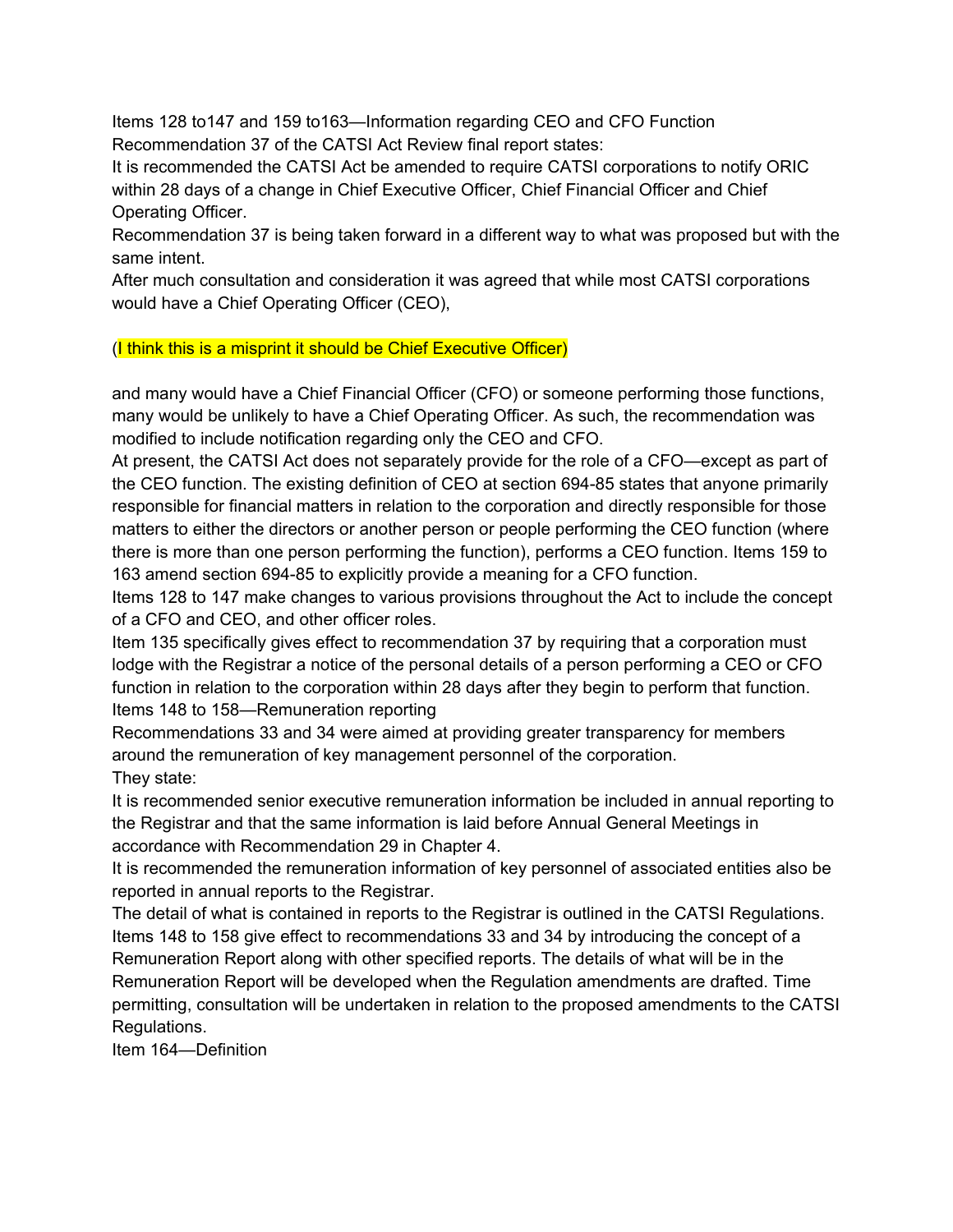Item 164 provides for a definition of key management personnel, the remuneration for which is to be included in a Remuneration Report, and links it to the accounting standards to ensure consistency.

Part 9—Related party transactions **Agreed** 

Part 10—Power to exempt corporation from employee-director requirement Recommendation 39 of the CATSI Act Review final report recognised that there are times when it may be appropriate for a corporation's directors to also be employees. For example, in a Registered Native Title Body Corporate where the directors may work as employees undertaking cultural heritage work, or an art centre where directors may also be artists who work as employees to sell their artwork. Recommendation 39 stated:

Allow the Registrar to exempt a corporation or class of corporations from the requirement that a majority of directors must not be employees.

Items 172 and 173 give effect to this recommendation by providing the Registrar with the power to exempt a corporation from, or make a determination exempting a class of corporations from, the requirement that the majority of directors must not be employees.

Disagree. Directors should not be employees of the Corporation. The conflict of interest rules and perceptions needs to be strong. Directors could perform a role if they were contractors and the conflict of interest rules were strictly adhered too.

Part 11—Independent directors Items 174 to 177—Independent Directors **Agreed** 

Part 12—Modernising publication requirements **Agreed** 

Part 13—Storage of information **Agreed** 

Part 14—Improving consistency with Corporations Act Item 216—Protection for whistleblowers Agreed but we have experienced the same person making unsubstantiated claims continually

and ORIC takes it on face value and just keeps investigating.

Items 217 and 218—False and/or misleading information Agreed if this limits a person making a complaint on a continuous basis.

Items 219, 220, and 221—Qualified privilege for auditors **Agreed**